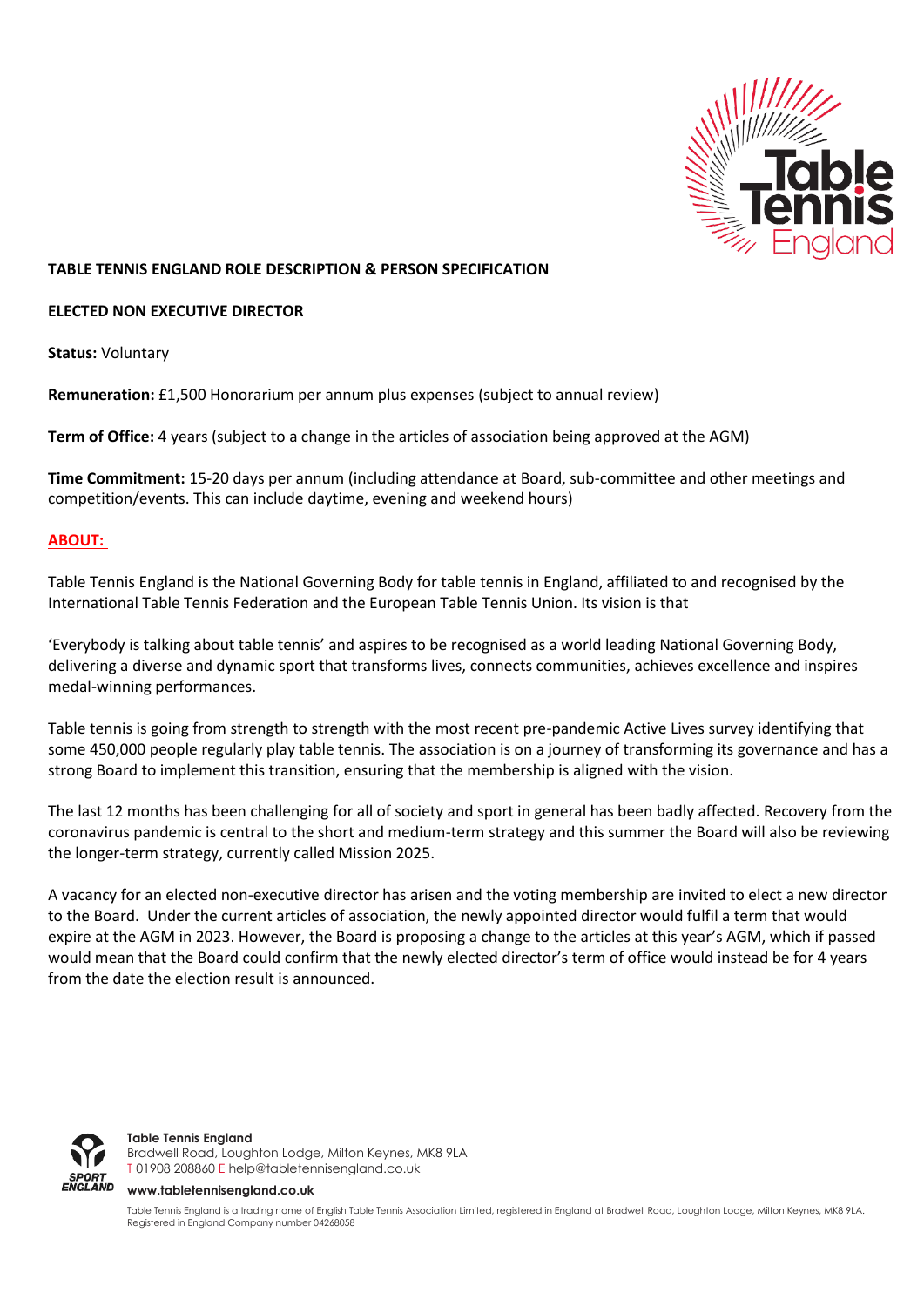

# **ROLE DESCRIPTION:**

Table Tennis England is a limited company and the Board comprises 12 directors; the Chairman, three elected directors, seven appointed directors and the Chief Executive Officer. The Board is responsible for managing the business of Table Tennis England, working collaboratively with bodies such as National Council and the Members' Advisory Group. It focuses primarily on strategy, governance, finance, risk, stakeholders and the oversight of the executive team which is led by the Chief Executive Officer. There are a number of Board sub-committees and all directors are expected to sit on at least one sub-committee depending on their skills and experience.

A non executive director is a member of the Board who assumes the shared collective responsibility and fiduciary duty of the Board to determine and implement the company's strategy and policies. It is important that the Board is made up of individual directors with a varied and complementary skillset, knowledge, experience and competencies. The Board has a diverse range of skills, experience and professional acumen from the table tennis family and from industry and business. The Board regularly monitors its own members through the skills matrix which is reviewed annually. All eligible candidates are welcome, however specific areas of expertise are currently being sought and include:

- Table tennis club development, coaching/coach education
- Income generation fundraising, sponsorship
- Health and wellbeing physical, mental

# **PERSON SPECIFICATION/KEY SKILLS:**

In addition to professional and/or table tennis skills and experience there are key personal attributes that directors must be able to evidence:

- Understanding of and commitment to the legal and regulatory duties of a director
- Understanding of and commitment to the highest standards of corporate and sports governance
- Highest standards of honesty, integrity and credibility
- Thorough knowledge of and commitment to Table Tennis England's mission, its objectives and core values
- Effective influencing and communication skills with the credibility to build trust and nurture strong relationships with internal and external stakeholders at all levels
- Knowledge of the structures, controls and politics of British and/or international sport
- The ability to question intelligently, debate constructively, challenge rigorously and decide dispassionately
- Tact and diplomacy with the ability to listen and engage effectively
- The ability to work strategically as part of a team and to lead effectively in specific areas if required
- A willingness to participate in meetings, ask questions and take responsibility
- Tolerance and consideration of different views
- A track record of acting in good faith and in the best interests of an organisation
- Commitment to training and personal development



### **Table Tennis England**

Bradwell Road, Loughton Lodge, Milton Keynes, MK8 9LA T 01908 208860 [E help@tabletennisengland.co.uk](mailto:help@tabletennisengland.co.uk)

#### **[www.tabletennisengland.co.uk](http://www.tabletennisengland.co.uk/)**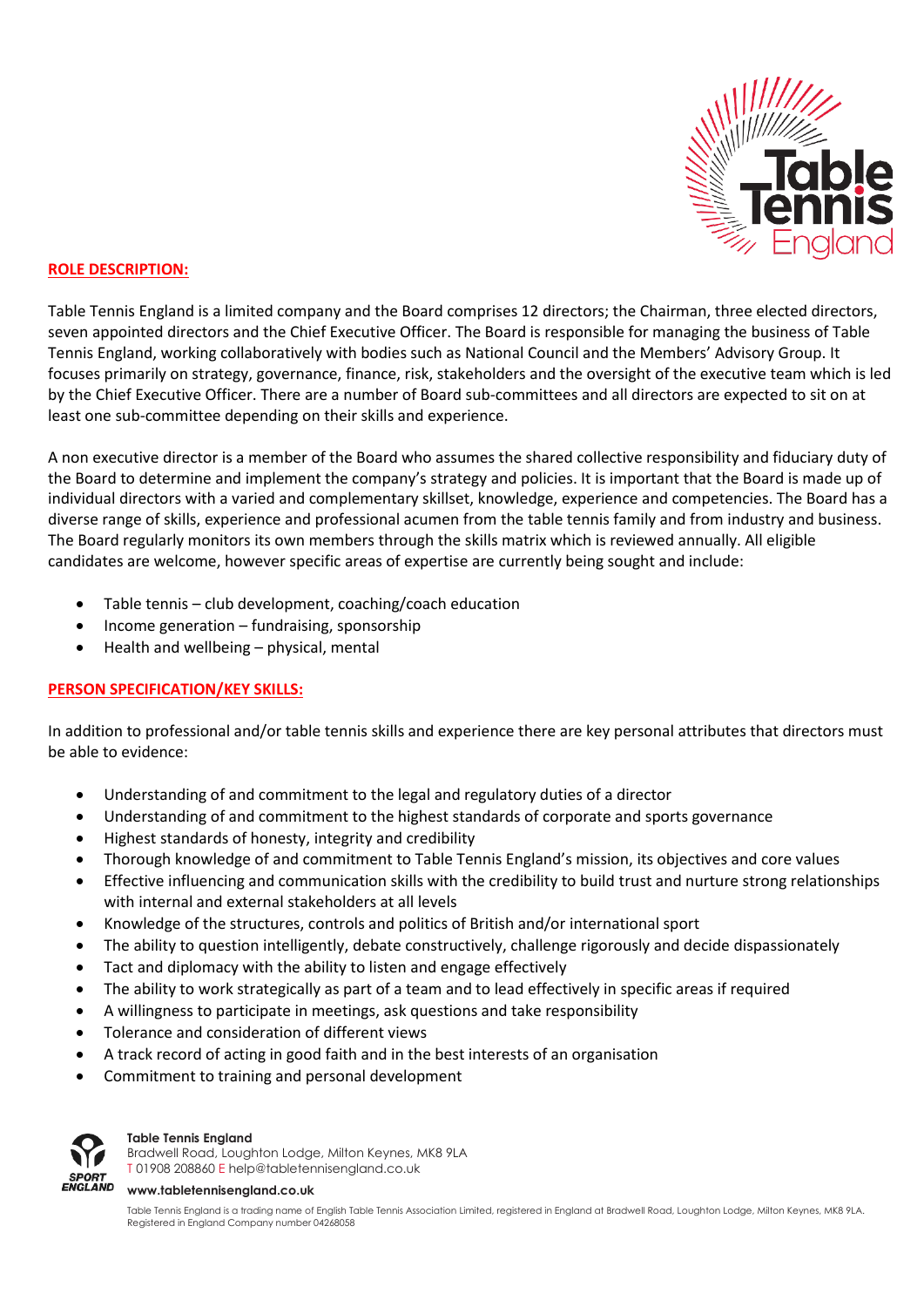

Training will be offered and undertaken both individually and collectively by the whole Board throughout the term of office.

You must be a current member of Table Tennis England to be eligible for election and you must be nominated by at least two company members. All details regarding the election process itself are available on the website.

In accordance with article 20.1 of the Articles of Association 'A person other than the Chief Executive Officer holding a paid appointment with the Company or a person connected in any way with the manufacture, sale or endorsement of table tennis equipment or with consultation on such equipment may not be a director of the Company.'

All prospective candidates are strongly encouraged to review the documents provided in the attached Pre-appointment Information Pack. Current Board members are willing to speak to any prospective candidate and should you wish to have a confidential conversation please contact Vicky Wiegleb on [victoria.wiegleb@tabletennisengland.co.uk](mailto:victoria.wiegleb@tabletennisengland.co.uk) who will make the arrangements.

# **KEY RESPONSIBILITIES:**

All directors are required to take collective responsibility for the business of the Board which includes strategy, governance, finance, risk, stakeholders and oversight of the executive staff. Directors do not come to the Board solely to represent a particular interest group or to advance a singular agenda.

# **The role of the non-executive director is:**

- To promote the highest standards of corporate and sport governance throughout Table Tennis England
- To make an effective contribution to the role of the Board in accordance with their legal and regulatory duties as a director
- To act as a representative and strong advocate of the work of Table Tennis England
- To promote a culture of openness, transparency and respect throughout Table Tennis England
- To ensure that Table Tennis England acts responsibly having due regard to its reputation and that, as a national governing body, it does the right thing in the right way for its members and wider stakeholders including participants, volunteers, partners and funders
- To ensure that Table Tennis England achieves its purposes in accordance with is articles and holds itself accountable to all its major stakeholders
- To uphold its duty of care towards all participants, coaches, volunteers, officials and members of staff.

The Board has recently confirmed some additional principles regarding the role of Elected Directors given that their route to the Board is via election from the membership. Elected Directors will be visible to and communicate with the membership as their elected representatives on the Board and will be a voice of the membership on the Board and in the decision-making process. In doing that Elected Directors will specifically be expected to fulfil the following functions:

- Initiate and develop contacts and communications with Leagues, Counties, Regions, clubs, individual members
- Attend a number of National Council, General Meetings, Regional/National conferences; member activities e.g. tournaments, webinars



### Bradwell Road, Loughton Lodge, Milton Keynes, MK8 9LA T 01908 208860 [E help@tabletennisengland.co.uk](mailto:help@tabletennisengland.co.uk)

**Table Tennis England**

**[www.tabletennisengland.co.uk](http://www.tabletennisengland.co.uk/)**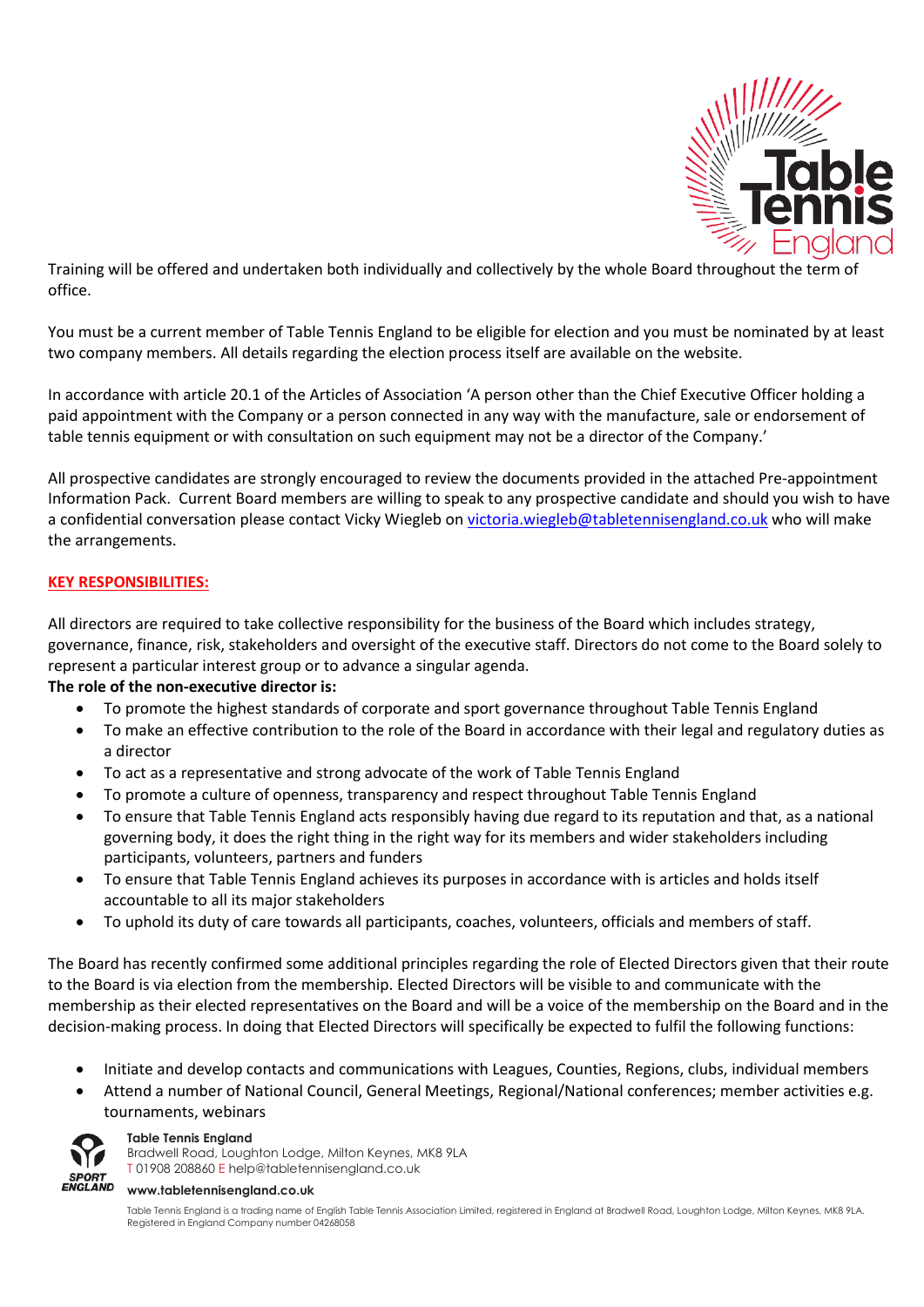

- Be invited to lead or be involved in member-focused 'standing' Committees, e.g. MAG, Regional Forum, and/or Board Sub-Groups.
- To be on the Nominations Committee to ensure the membership voice is represented in the appointment of the Chairman, Directors and CEO
- An Elected Director will undertake the role and responsibilities of Chairman in the event that the appointed Chairman is unable to continue with his or her role on a permanent or temporary basis, until such time as the Chairman returns to position or another permanent appointment is made



**Table Tennis England**

Bradwell Road, Loughton Lodge, Milton Keynes, MK8 9LA T 01908 208860 [E help@tabletennisengland.co.uk](mailto:help@tabletennisengland.co.uk)

#### **[www.tabletennisengland.co.uk](http://www.tabletennisengland.co.uk/)**